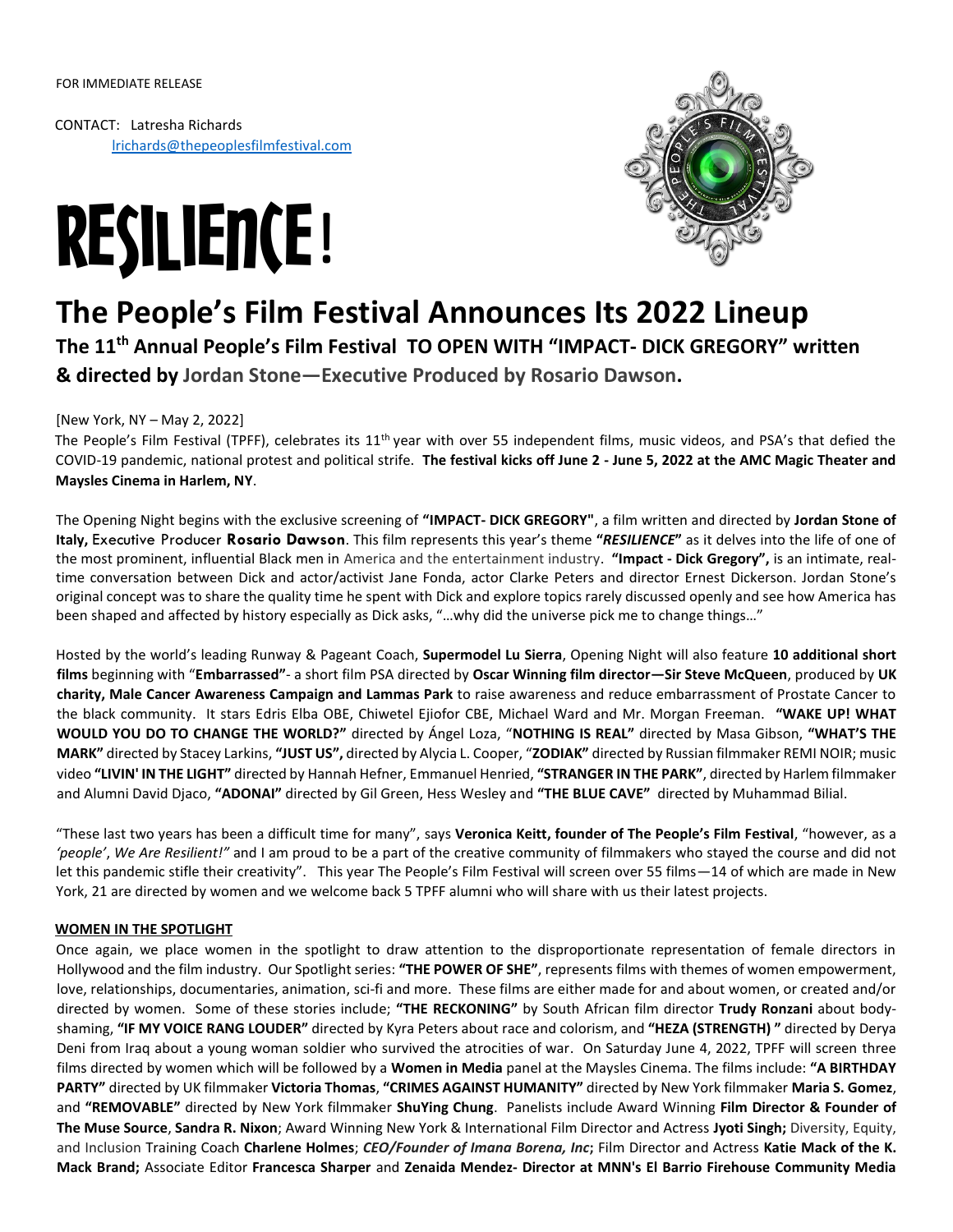**Center**. Our online panelists who will be joining via zoom include, **Ezeani Chinaza** Content Creator from Nigeria, **L. Michelle Salvant - CCO at L Michelle Media,** Media & Content Development Coach, and film director **Trudy Rozani** of South Africa.

#### **Special Screenings**

The Peoples Film Festival will show "**Embarrassed"**- a short film PSA directed by **Oscar Winning film director—Sir Steve McQueen**, produced by **UK charity, Male Cancer Awareness Campaign and Lammas Park** to raise awareness and reduce embarrassment of Prostate Cancer to the black community, multiple times throughout the duration of the 4-day festival in support of the Male Cancer Awareness campaign and to continue the efforts to raise awareness about prostate cancer in the Harlem community. TPFF will also screen the **"THE BLACK SPADES**", a film directed by **Veronica Keitt** and Executive Produced by **David L. Baughan and Marion Frampton,** tells the story of original Black Spades members who initially established the organization to fight against the growing crime, drugs and violence that was plaguing their South Bronx neighborhood. Black Spades members both past and present will be in attendance for Q & A. **"The Uncle Nearest Story"** a film directed by **David Poag**, narrated by Emmy-Award winning actor **Jeffrey**  Wright, tells the untold story of Nathan 'Nearest' Green, the first known African American master distiller on record, who is the slave that taught young Jack Daniels everything about whiskey. Uncle Nearest Premium Whiskey will be the Official Sponsors of the Filmmakers Networking Event

Director **Damon Jamal** will close out the festival with his new film **"SURVIVAL**". Survival is a suspense drama about an imperfect mom, Tally Frugé, who battles to keep it all together when young maniac Dax Lugast jumps into her car and orders her to DRIVE! After surviving the first few hours, Tally starts to work her charisma on her kidnapper in order to escape.

**The People's Awards** will follow immediate after this screening, **Sunday, June 5, 2022 @ 3:30pm at the AMC Magic Johnson Theater,** in which we celebrate filmmakers, independent producers, and people within the community.

TICKETS ARE ON SALE NOW! *TICKETS MUST BE PURCHASED IN ADVANCE THROUGH* [TICKETBUD](https://bit.ly/thepeoplesfilmfestival2022tickets)**.** 

| <b>Opening Night Tickets:</b>                     | June 2, 2022 is \$35           |
|---------------------------------------------------|--------------------------------|
| <b>Closing Day Tickets &amp; People's Awards:</b> | June 5, 2022 is \$15           |
| Ticket Price for all Film Blocks & Single films:  | June 3 - June 5, 2022 is \$15. |

The People's Film Festival kicks off **June 2, 2022 and will run through June 5, 2022** in theaters. For More information about the festival line up, schedule and events, **please visit** [www.thepeoplesfilmfestival.com.](http://www.thepeoplesfilmfestival.com/) 

#### **TPFF Press Credentials**

Media Accreditation for the 11<sup>th</sup> Annual People's Film Festival is open through May 23, 2022.

#### **MORE ABOUT THE FESTIVAL**

**The People's Film Festival** is an initiative of The People's Media, Music & Arts Foundation (TPMMAF)—which is a non-profit corporation whose purpose is to provide venues and promote awareness in independent music, media, and art across the globe while encouraging those—particularly in the Harlem New York area, to develop a greater appreciation and understanding for cultural diversity in film.

**Please visit** [www.thepeoplesfilmfestival.com](http://www.thepeoplesfilmfestival.com/) **for more information.**

| Follow Us: | <b>INSTAGRAM</b> | FACEBOOK  |                         | <b>TWITTER YOUTUBE</b> |
|------------|------------------|-----------|-------------------------|------------------------|
|            | HASHTAGS:        | #tpff2022 | #thepeoplesfilmfestival |                        |

**FILM | ART| CREATIVITY | TECH | STORY | HARLEM. NEW YORK**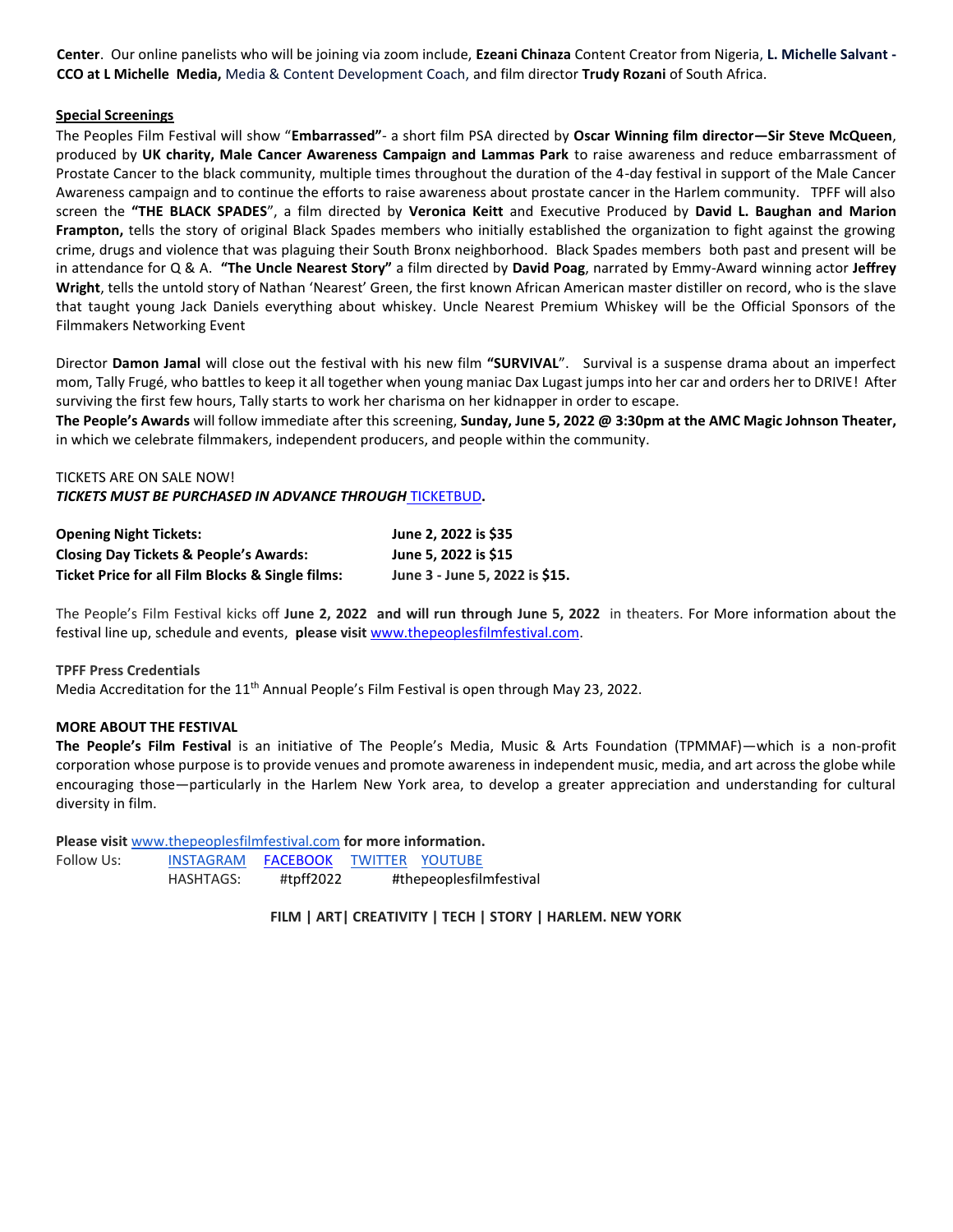# **The People's Film Festival 2019 Lineup**

**Ticket price for Opening Night Film & Reception June, 6:00pm (sharp): \$35.00** *Doors open at 5:00pm!* **Ticket prices for all individual film programs at MAYSLES DOCUMENTARY CINEMA (June 3 & 4 2022): \$15.00 AMC MAGIC JOHNSON THEATER (June 3 & 5, 2022): \$15.00 THE PEOPLE'S AWARDS (June 5, 2022): \$15 –** (includes closing movie "Survival")

## **OPENING NIGHT SELECTION:**

**IMPACT – DICK GREGORY** Jordan Stone, Rosario Dawson**•** HARLEM PREMIERE • THURSDAY, JUNE 2, 2022 @ 6PM (In Person) **CLOSING NIGHT SELECTION:**

**SURVIVAL** Damon Jamal • NEW YORK, HARLEM PREMIERE • SATURDAY, JUNE 5, 2022@ 2:30PM (In Person)

#### **THURSDAY OPENING NIGHT JUNE 2, 2022 6pm AMC MAGIC JOHNSON THEATER**

**THE UNCLE NEAREST STORY |** David Poag • USA • 2019 **•** 11min • Documentary **EMBARRASSED |**Sir Steve McQueen • UNITED KINGDOM • 2021 • 2 min • PSA **IMPACT- DICK GREGORY |**Jordan Stone, Rosario Dawson - Executive Producer • HARLEM PREMIERE • ITALY • 2022 • 60 mi • Documentary (In Person) **LIVIN' IN THE LIGHT |**Hannah Hefner, Emmanuel Henried • HARLEM PREMIERE • USA • 2021 • 4 min • Music Video **WAKE UP! WHAT WOULD YOU DO TO CHANGE THE WORLD? |** Ángel • HARLEM PREMIERE • SPAIN • 2018 • 30m **•** Music Documentary **NOTHING IS REAL |**Masa Gibson • NEW YORK PREMIERE • USA • 2022 • 5 min • Music Video **WHAT'S THE MARK |**Stacey Larkins • NEW YORK PREMIERE • USA • 2021 • 14 min • Experimental (In Person) **JUST US |**Alycia L. Cooper • NEW YORK PREMIERE • USA • 2020 • 14 min • Drama **ZODIAK |**REMI NOIR • NEW YORK PREMIERE • RUSSIA • 2022 • 9 min • Sci-Fi/Suspense **STRANGER IN THE PARK |**David Djaco • HARLEM PREMIERE • USA • 2021 **•** 9 min • Experimental (In Person) **ADONAI |**Gil Green, Hess Wesley • WORLD PREMIERE • USA • 2021 • 10 min • Drama, Faith-based, Inspirational (In Person) **THE BLUE CAVE |**Muhammad Bilial • HARLEM PREMIERE • USA • 2022 **•** 30 min • Drama (In Person)

#### **FRIDAY June 3, 2022 1PM – 6PM AMC MAGIC JOHNSON THEATER**

**HOME** |P.J. Bracco • HARLEM PREMIERE **•** NEW YORK PREMIERE • 2021 • 4min **•** Music Video **THE RENEGADE LEGACY OF BLEECKER & MACDOUGAL** • HARLEM PREMIERE • USA • 2022 • 1h 12m **•** Documentary (In Person) **OYÁTE UN ITÓWAPI - PICTURES OF MY PEOPLE MLK DAY FEATURE |**HARLEM PREMIERE • Mark Ruberg • USA • 2020 **•** 5 min **•** Doc (In Person) **SPLINTER |**Tom Ryan • NEW YORK PREMIERE • USA • 2021 • 55 min **•** Drama/Suspense **DOLLAR 2 THE RICH** |Lewis T. Powell • NEW YORK PREMIERE • USA • 2022 • 4 min • Music Video **CLIFFY BARZ PRESENTS "COMING TO GHANA" |**Cliffy Barz • HARLEM PREMIERE, USA • 2022 • 10 min • Documentary (In Person) **BLACK ACTION FIGURES |**Dave Steck • NEW YORK PREMIERE • USA • 2022 • 7 min • Documentary (In Person) **SHEROD |**Wiliam Feagins Jr. • HARLEM PREMIERE • USA • 2021 • 30 min • Documentary/Music **BLACK BOOKS GRAFFITI WORD WRITE LARGER |**James Top • HARLEM PREMIERE • USA • 2021 **•** 32 min **•** Urban/Hip-Hop (In Person) **COMING HOME SOUTH AFRICA** |Eric Narciandi • NEW YORK PREMIERE • 2020 • 60 min • Documentary/Music

#### **FRIDAY June 3, 2022 4PM – 11PM MAYSLES DOCUMENTARY CINEMA**

**JOSE FELICIANO- BEHIND THIS GUITAR |**Frank Licari, Helen Murphy • NEW YORK PREMIERE • USA • 2021 • 1h 30m • Documentary **WHEN MOMMA & ME LIVED OUTSIDE: ONE FAMILY'S JOURNEY THROUGH HOMELESSNESS** Peter Menchini • NE PREMIERE • 2021 • 8 min • Doc (In Person)

**TRÉ |**Rovelt Robert LaForet • USA • 2021 • 18 min • Drama **MONOLOGUES RE-IMAGINED |**James Gillard • USA • 2020 • 30 min • Webseries (In Person) **ECSTASY |** Grant Taylor • NE PREMIERE • UNITED KINGDOM • 2021 • 18 min • Drama/Comedy **FOR SALE |** Nika King • NEW YORK PREMIERE • 2022 • 19 min • Drama/Mental Health **ROCK BOTTOM |**Dominique Pierre • WORLD PREMIERE • USA • 2022 • 5 min • Documentary(In Person) **SOUTHERN PRISON CULTURE |**Jaquial Durham • WORLD PREMIERE • USA • 2022 • 45 min • Documentary **AMERICA GONE VIRAL |**Selton Haith Shaw • NE PREMIERE • USA • 2022 •1h 25m • Documentary (In Person) **LOVE & BROTHERHOOD |**Jay Horn • NEW YORK PREMIERE • USA • 2021 • 1h 20 m • Urban Action/Drama/Webseries

#### **SATURDAY June 4, 2022 12M – 11PM MAYSLES DOCUMENTARY CINEMA**

**HEZA (STRENGHT) |**Derya Deni • NE PREMIERE • IRAQ • 2022 • 54 min • Russian Federation Action/Drama/True Story/War **GROWING PEACE IN THE MIDDLE EAST |**Steven Hofen • 2021 • 17 min • Documentary **CAMP KOBA |** Kasha Fauscett • NEW YORK PREMIERE • USA • 2022 • 18 min • Drama **THE RECKONING |**Trudy Ronzani - Athi Petela • SOUTH AFRICA • 2021 • 24 min • Drama (In Person via Zoom)

**INTERNATIONAL**

**DIWALI IN THE FALL SEASON OF U.S.A |**Gauri Singh, Jyoti Singh • USA • 2022 • 8 min • Music Video (In Person) **MY CULTURE MY MUSIC |**Fanney Tsimong • SOUTH AFRICA • USA • 2019 • 48 min • Documentary **IF MY VOICE RANG LOUDER |**Kyra Peters • USA • 2021 • 4 min • Animation, Short (In Person) **KOREAN GENOCIDE |**Seung-il Chon • KOREA • 2021 • 18 min • Documentary **HINOMARU: HOMECOMING OF A FLAG|** George Pritchard • NE PREMIERE • UNITED KINGDOM • 2021 • 26 min • Documentary